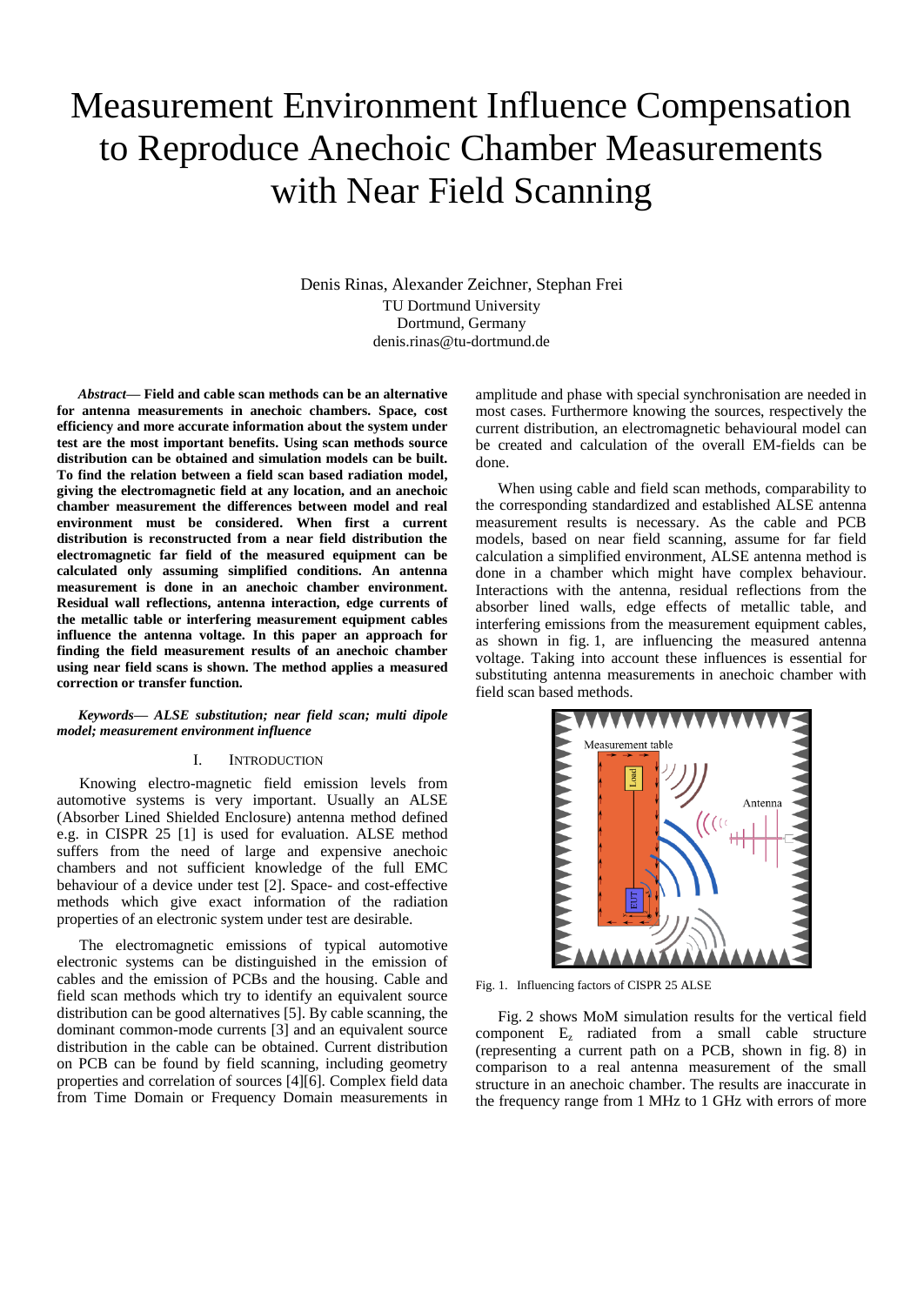than 10 dB. Varying table model from infinite to finite with additional ground still shows deviations caused by measurement environment. Using simplified field radiation models which assume free space radiation or unlimited table dimensions require a correction process.

In this paper a procedure to simulate ALSE antenna method results with help of field scans is improved. Therefore a measurement data based transfer function is introduced taking into account the environment influences mentioned above.



Fig. 2.  $E_z$  of MoM result of radiation from a simple structure above an infinite table and finite table in comparison to real antenna measurement (+ antenna factor from data sheet) in anechoic chamber

# II. REPRODUCING ALSE ANTENNA MEASUREMENT RESULTS WITH NEAR FIELD SCANNING

The following section presents the theoretical process for computing ALSE antenna measurement with field scan method regarding real measurement environment influences.

# *A. Theoretical method of transfer function calculation*

The radiated electric and magnetic fields depend on the current distribution on the PCB. In ALSE antenna setup the electric field is received by the antenna in anechoic chamber and antenna voltage is measured.

Known currents in x-, y-, and z-direction for short segments allow determining the transfer function between a current segment and the resulting antenna voltage. Therefore the antenna voltage must be measured for the three current directions at each point of a calibration area. The resulting transfer functions change depending on the spatial discretisation of the calibration area and the respective frequency. It is assumed that the short segment sources can, be approximated with Hertzian dipoles. The theoretical method for transfer function calculation with Hertzian dipoles is shown in fig. 3.

To reduce the number of impressed currents spatial interpolation or, in case of a small calibration area, the application of only one transfer function is possible.



Fig. 3. Transfer function calculation of antenna voltage and impressed currents (Hertzian dipoles)

For this approach special structures are needed to generate the known currents for the different orientations in the Cartesian coordinate system. If these special structures are small enough, it is possible to approximate them with a single dipole. Fig. 4 shows the approximation of a small monopole antenna with a dipole in z-direction and the approximation of a small dipole antenna by a dipole in x-direction.



Fig. 4. Approximation of small antennas with Hertzian dipoles; monopole antenna (above) and dipole antenna (below)

As the monopole antenna can be easily fed, the small dipole antenna has to be fed with two vertical wires. In observation point or, respectively, antenna position, in case of a sufficiently small spacing between the vertical wires and in case of symmetric impressed currents the vertical components compensate each other. To produce a symmetric feeding and symmetric electromagnetic field a "balanced-unbalanced" device can be used. Here measurements are done with a 4 channel network analyzer and balancing is performed by a transformation of single-ended to mixed-mode S-parameters.

Considering image theory the dipole moments of these structures are determined by measuring a single observation point in near field. As the far fields of monopole and dipole antenna and their approximating Hertzian dipoles are the same the approximation of the near fields is inaccurate.

To calculate an accurate dipole moment the observation point for field measurement is located close to the antenna in an area of minimal deviation between antenna near field and its approximating dipole near field. Fig. 5 and fig. 6 show the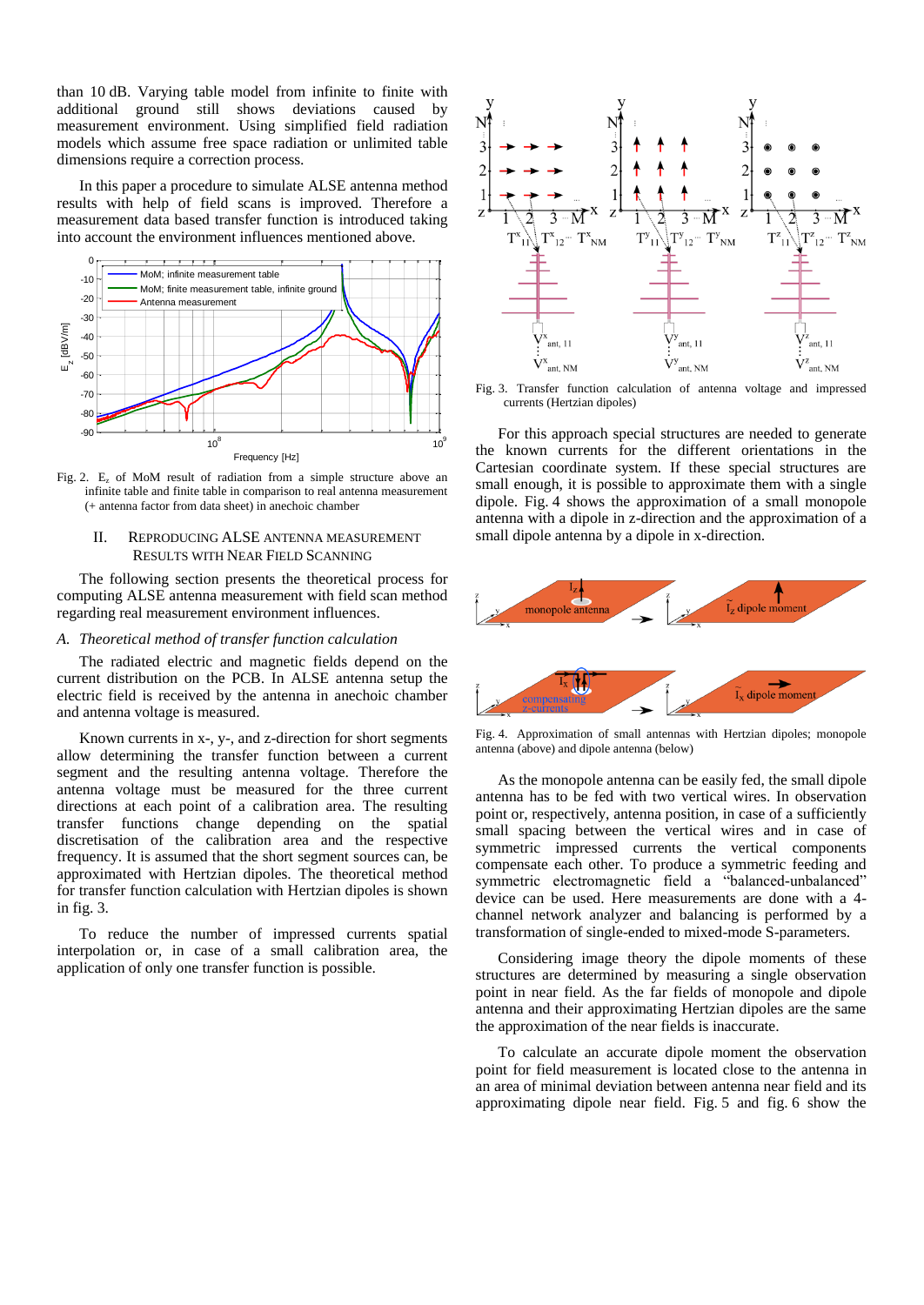comparison (simulation) between the near fields of monopole antenna and elementary dipole and between dipole antenna and elementary dipole. The measurement area is here marked with a white frame.



Fig. 5. Comparison of elementary dipole near field and monopole antenna near field



Fig. 6. Comparison of elementary dipole near field and dipole antenna near field

The transfer function can be calculated in relation to the dipole moment:

$$
T^x = \frac{V^x_{ant}}{\tilde{I}_x} \tag{1}
$$

$$
T^{\gamma} = \frac{V^{\gamma}{}_{ant}}{\tilde{I}_{\gamma}}
$$
 (2)

$$
T^z = \frac{V^z_{ant}}{\tilde{I}_z} \tag{3}
$$

Here  $T^{x,y,z}$ <sub>nm</sub> are the transfer functions,  $V^{x,y,z}$ <sub>ant</sub> are the antenna voltages and  $I_{x,y,z}$  are the dipole moments. All variables are given in complex form.

Knowing the transfer function for each possible current path in x-, y- and z-direction on a PCB the next step is to do a near field scan of the PCB. A multi dipole model of the PCB can be computed from near field data [3][6][7]. Each dipole moment can be transformed with use of the related transfer function to antenna voltage. The sum of the antenna voltages caused by dipoles results in the total antenna voltage of the entire PCB:

$$
V_{ant} = \sum_{n=1}^{N} \sum_{m=1}^{M} T^{x}_{nm} \tilde{l}^{x}_{nm} + T^{y}_{nm} \tilde{l}^{y}_{nm} + T^{z}_{nm} \tilde{l}^{z}_{nm}
$$
 (4)

Fig. 7 shows the process chain of TF (transfer function) method.



Fig. 7. Process chain of TF method

#### *B. Dominance of vertical currents*

ALSE antenna measurements are done in horizontal  $E_x$  and vertical E<sup>z</sup> polarization. Fig. 8 shows a simulated structure consisting of a single cable with a length of 200 mm, 3.5 mm above ground plane and an open end. It is fed by a voltage source with amplitude of  $\sim$ 1.3 V (according to reference measurements done with a 12 dBm signal generator). The current distribution in the structure can be approximated by a set of Hertzian dipoles, as shown in fig. 8.

Although, taking into account the smaller dimension of the vertical part of the cable in relation to the horizontal part and regarding the given frequency range between 1 MHz and 1 GHz, the vertical current is the dominant radiation factor. Fig. 9 shows a comparison of the  $E_x$  and  $E_z$  field at observation point [615, 1615, 14] mm (according to reference measurements done with an antenna at observation point) of the given structure. The vertical field component is dominant with roughly 20 dB. Furthermore, fig. 9 shows the  $E<sub>z</sub>$  field of different dipole approximation models in comparison to MoM simulation data. Obviously the electric field of the structure can be calculated accurately if the vertical currents are considered. It even is possible to achieve an exact  $E<sub>z</sub>$  field with information about the vertical current  $I_z$  only. Considering image theory there is a field accumulation of vertically orientated currents which leads to a dominant behavior, as shown in fig. 8.

In an ideal vertical polarized measurement only the vertical currents have to be regarded whereas in an ideal horizontal polarized measurement the horizontal and the vertical currents are needed (fig. 9). However in real measurements, respectively, measurements with LPDA, the vertical oriented antenna is not sensitive for vertical field component only, but also for the horizontal field component. This fact can produce a visible difference in measured antenna voltage in case of a nondominant vertical field.

Summarized vertical and horizontal current components have to be regarded in the calculation of both horizontal and vertical antenna polarization voltages.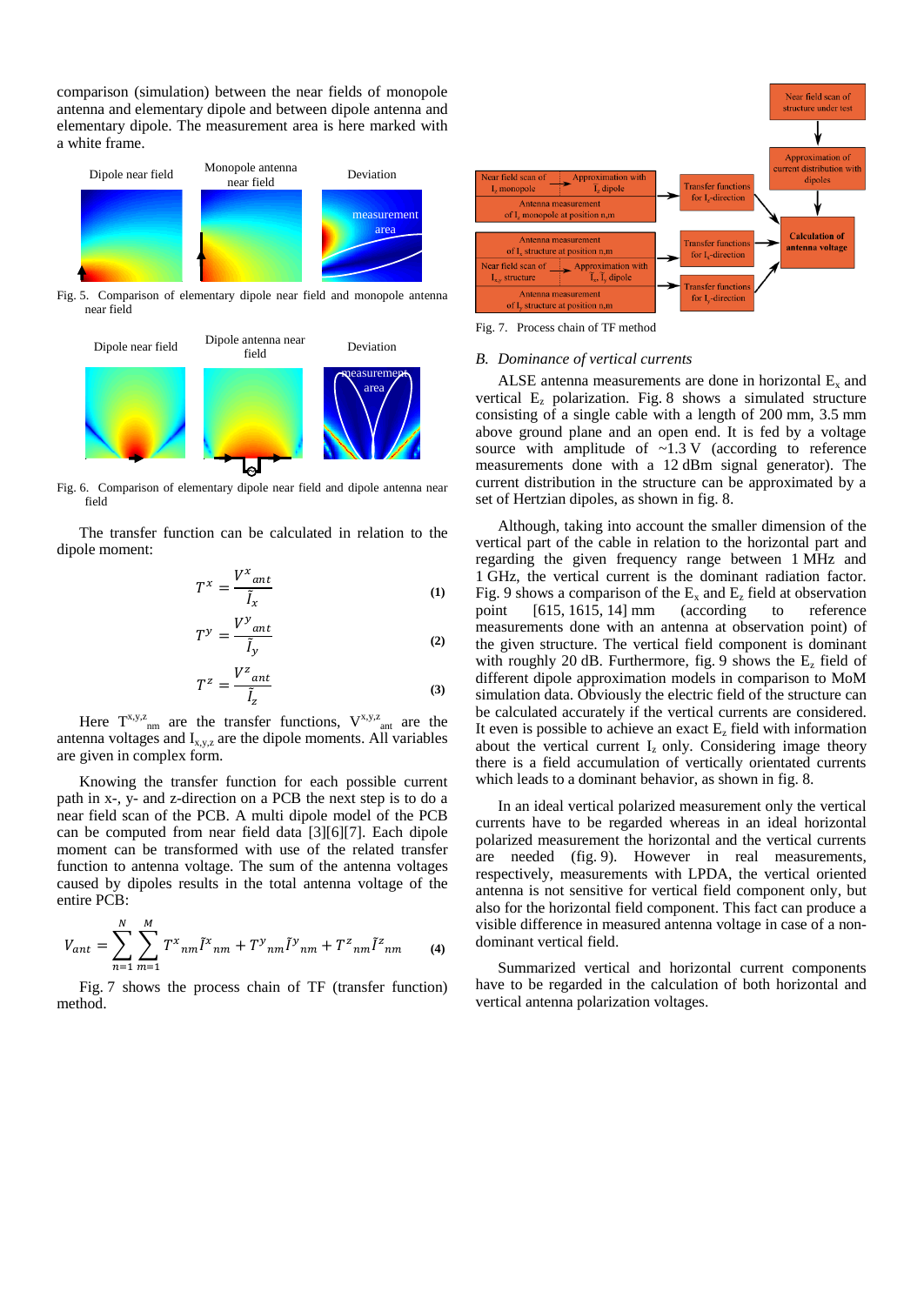

Fig. 8. Approximation of cable structure with Hertzian dipoles



Fig. 9. Comparison of Ex and Ez components at observation point (above); Comparison of E<sup>z</sup> fields of different dipole models (center); Comparison of E<sup>x</sup> fields of different dipole models (below)

#### III. RESULTS

In the following section results of the TF method for vertical and horizontal polarization of a LPDA in the frequency range from 30 MHz to 1 GHz are presented. As test structure the DUT shown in fig. 8 is used. It consists of a single cable with height of 3.5 mm over ground, a horizontal length of 200 mm and one open end.

All investigations are performed in frequency domain with a 4-channel network analyzer. In order to get a good comparability and to simplify the analysis of the TF method all results are processed using S-parameter measurements. The computation of the equivalent antenna voltages follows

$$
V_{ant} = s_{12} \cdot \frac{1}{2} V_{input}
$$
 (5)

# *A. Transfer function calculation by near field scan and antenna measurement in anechoic chamber*

The application of the proposed TF-method is done by measurements and calculations following the process chain, presented in fig. 7. Due to the small dimension of the DUT only one transfer function for each current direction is needed.

To determine the transfer functions for vertical currents  $I_z$  a monopole antenna with a length of 30 mm is used. In the first step the magnetic near field is measured at a single position (fig. 5) near to the monopole antenna. From measured data the dipole moment is calculated. In the next step the antenna measurements for vertical and horizontal orientation of LPDA antenna in the anechoic chamber are done. Fig. 10 shows the measurement setups for both steps.

To determine the transfer functions for horizontal currents  $I_{xx}$  a dipole antenna with a length of 30 mm and a height of 3 mm above ground is used. As already mentioned in chapter II.A here a 3-port measurement with transformation of singleended to mixed-mode S-parameters is applied. Field measurement for dipole moment calculation is done at a single position (fig. 6) near the antenna. Fig. 11 shows the measurement setups of dipole antenna and the antenna.



Fig. 10. Near field measurement (left) and vertical polarized antenna measurement (right) of monopole antenna





Fig. 11. Near field measurement (left) and vertical polarized antenna measurement (right) of dipole antenna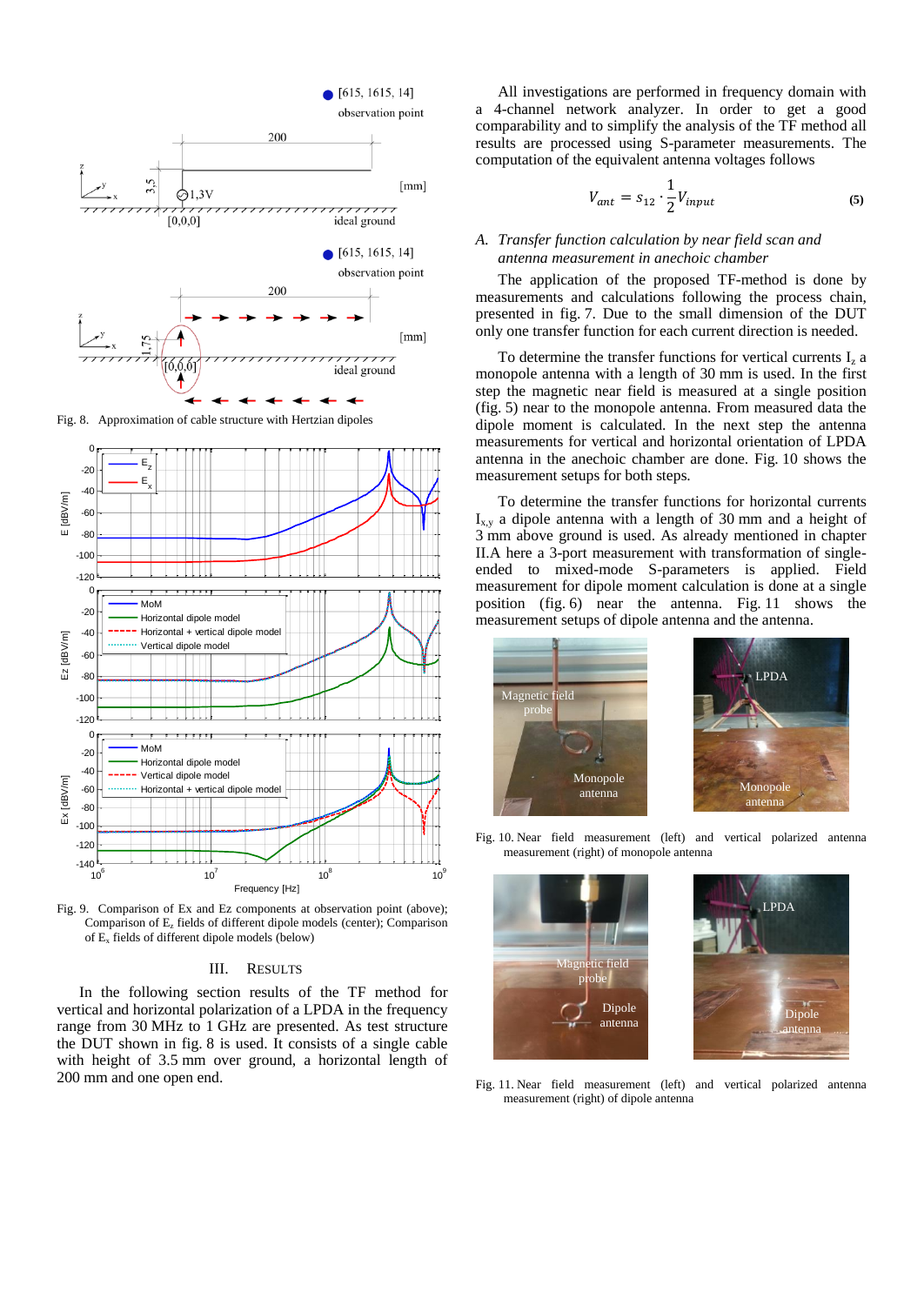Fig. 12 shows the results of antenna measurement of the monopole and dipole antenna in vertical and horizontal polarization. The noise up to a frequency of 150 MHz is consequence of the low signal amplitude of the fields produced by the horizontal current component.



Fig. 12. Antenna measurements of monopole and dipole antenna

Finally the transfer functions for  $T_x$  and  $T_z$  are calculated from the collected data as described in (1) and (3).

# *B. Near field scan of structure and final results*

To apply the measured transfer functions to the current distribution of the structure under test a multi dipole model of the structure must be identified.

The model is created by a near field scan in a 250 mm x 60 mm plane 11 mm above ground. The scan is done in 520 observation points for x- y- and z-direction of the magnetic field, as shown in fig. 13. The sources are correlated by specifying the known current path. From the measured near field data the dipole moments arranged along the current path were computed.



Fig. 13. Near field scans of magnetic field of the structure under test in x-, yand z-direction at 420 MHz

For comparison with the calculated antenna results based on TF method a direct measurement of the antenna voltage produced by the structure under test is done in the anechoic chamber. The measurement setups for near field scanning of structure and the direct antenna measurement are shown in fig. 14.

For computing the antenna voltage with TF method the previously obtained transfer functions are applied to the dipole emission model of the structure under test. The calculation is done using equation (4).



Fig. 14. Near field measurement (left) and antenna measurement (right) of cable structure

Finally the results from direct antenna measurement and TF method related to the antenna voltages for vertical polarization are shown in fig. 15. The results of horizontal polarization are presented in fig. 16. For comparison the results of free space calculation based on near field scanning emission model are included in the figures.

The TF method result of vertical antenna polarization is very accurate in the whole frequency range up to 900 MHz. In the frequency range from 900 MHz to 1000 MHz there is a maximum error of 6 dB. The result of the horizontal polarization agrees with a maximum error of 3 dB up to a frequency of 280 MHz. Above this frequency the curve shapes show a maximum error of 10 dB.

The improvement of the results compared with free space calculation for both polarizations is obvious.



Fig. 15. Comparison of MoM simulation; TF method and real antenna measurement; vertical polarization



Fig. 16. Comparison of TF method and real antenna measurement; horizontal polarization